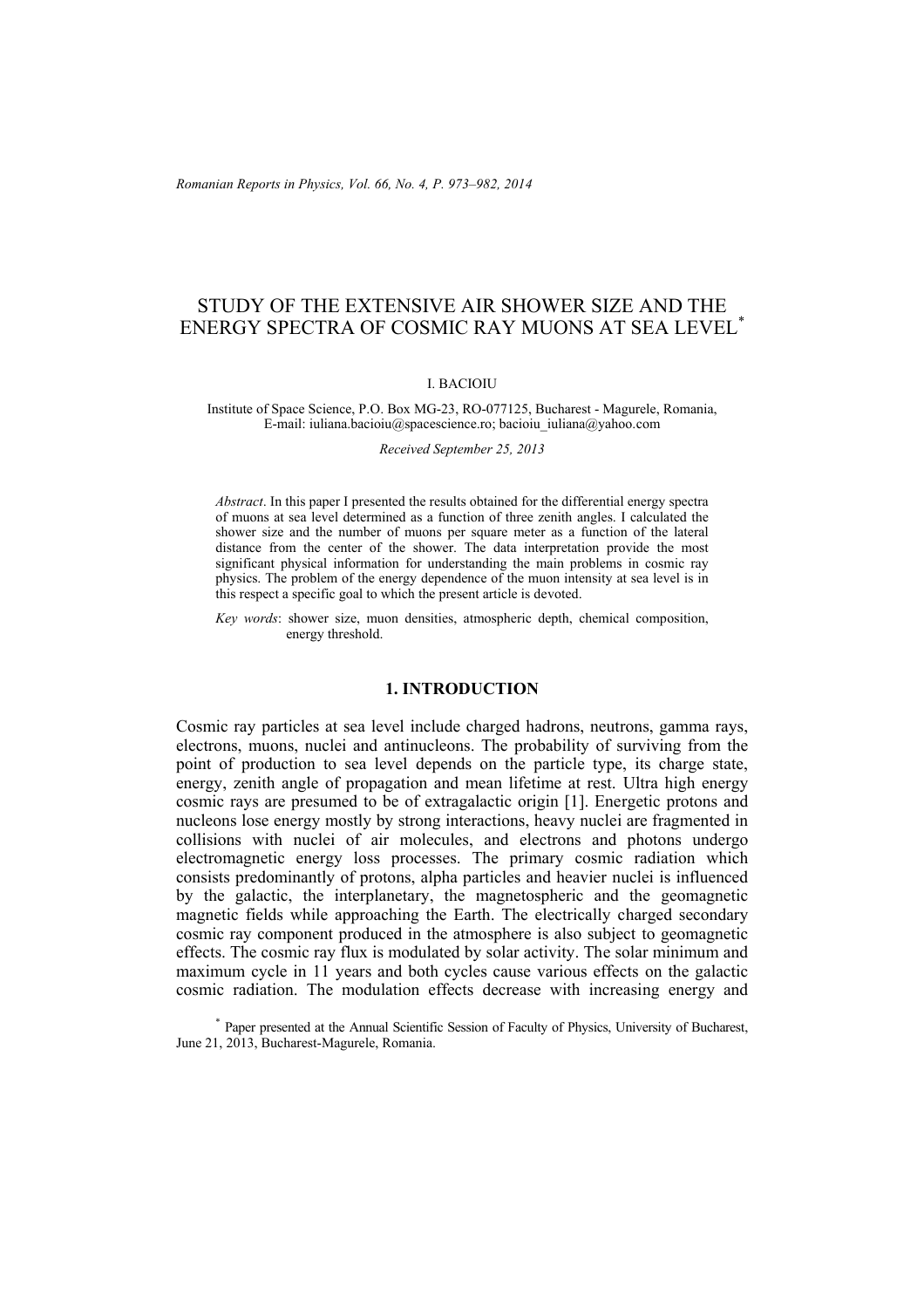become insignificant for particles with rigidities in excess of  $\sim 10$  GV [2]. All particles suffer energy losses through hadronic and / or electromagnetic processes. Above an energy of a few GeV, local penetrating particle showers are produced, resulting from the creation of mesons and other secondary particles in the collisions. Energetic primary protons undergo on average 12 interactions along a vertical trajectory through the atmosphere to sea level, corresponding to an interaction mean free path, of about 80 g·cm<sup>-2</sup>. For a projectile nucleus with mass number  $A = 25$ , the interaction mean free path is approximately 23 g·cm<sup>-2</sup> in air, corresponding to about 50 interactions for a vertical trajectory through the atmosphere. Consequently, there is practically no chance for a heavy nucleus to penetrate down to sea level. The relation between cross section and interaction mean free path is described the expression (1) by [2]:

$$
\lambda_i = \left[ \frac{N_A}{A} \cdot \sigma_i \right]^{-1},\tag{1}
$$

where  $\mathbf{N}_4$  is Avogadro's number, *A* is the rest mass number of the target nucleus and  $\sigma_i$  is the cross section for the particular interaction [2].

 The problem of the altitude dependence of the muon intensity in the 1033  $g \cdot cm^{-2}$  atmospheric depth is in this respect a specific case to which the present paper is devoted. Cosmic ray particles at very high energies are generated in supernova remnants, on the stars, in Galactic Active Nuclei (AGN), in quasars and in astrophysical compact object.

 This paper was designed in two parts: part 1 is dealing with the research for the muon energy spectrum at sea level, and part 2 deals with the calculation of the number density of charged particles at the sea level. I calculated the muon shower size and the number of muons per square meter as a function of the lateral distance from the center of the shower. The data interpretation provides the most significant physical information for understanding the main problems in cosmic ray physics. The problem of the energy dependence of the muon intensity at sea level is in this respect a specific goal to which the present article is devoted. Calculations were made in the laboratory system. In addition, the properties of air shower (with  $10^6$ ) size at sea level) induced by primary cosmic ray proton were examined.

## **2. AN ESTIMATE OF THE MUON SPECTRUM AT SEA LEVEL**

Cosmic rays energies range from  $10^8$  to  $10^{20}$  eV, following an approximate power law. The flux of the highest energy cosmic rays is very low. Therefore high – energy cosmic rays are only detectable by their interaction with the Earth atmosphere [3]. Only nucleons greater that about 4 GeV have sufficient energy to generate a muon cascade capable of penetrating the atmosphere and reaching the Earth's surface [4]. The subject of atmospheric muons is one of the most interesting topic since the muons are the most numerous charged particles at the ground level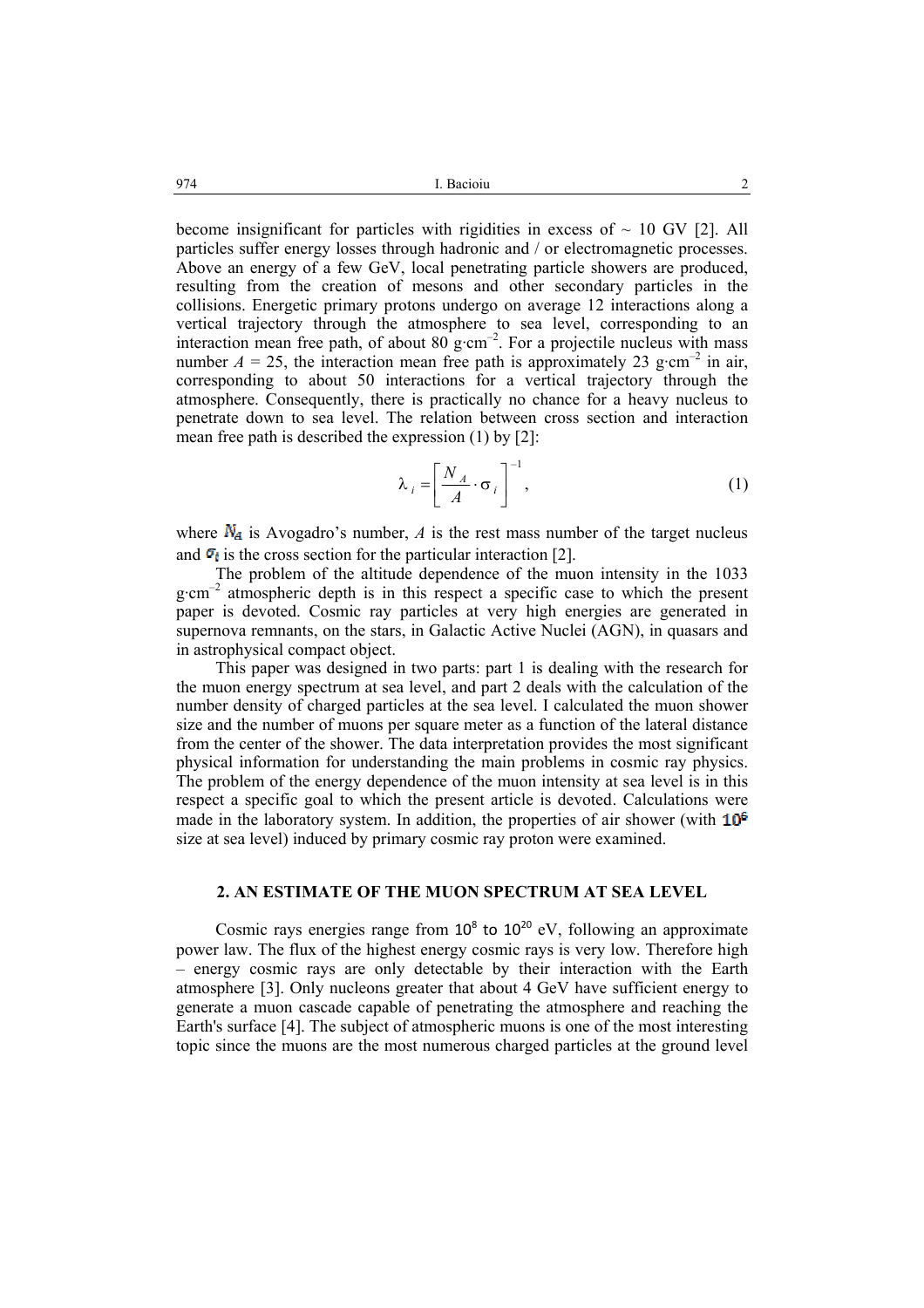in the atmosphere and at sea level. Most muons are produced high in the atmosphere and lose about 2 GeV to ionization before reaching the ground [5].

According to [5], the differential intensity of the muon cosmic rays at sea level can be expressed by:

$$
\frac{dN_{\mu}}{dE_{\mu}} \approx \frac{0.14 E_{\mu}^{-2.7}}{cm^2.s.sr.GeV} \cdot [(\frac{1}{1 + \frac{1.1 E_{\mu} cos\theta}{115 GeV}}) + (\frac{0.054}{1 + \frac{1.1 E_{\mu} cos\theta}{850 GeV}})],
$$
 (2)

where  $\mathbf{E}_{\mu}$  is the muon energy at sea level, (in GeV), and  $\frac{dN_{\mu}}{dE_{\nu}}$  is the differential intensity of the muons at sea level.

 The two terms, by (2), gives the contribution of pion and the electrically charged kaon to the spectrum of muons. Approximately 115 GeV is the critic energy of the pion in the atmosphere and approximately 850 GeV is the critic energy of the charged kaons in the atmosphere.

 Conclusions can be made about the anisotropies in the muon flux at sea level. The overall angular distribution of muons at the ground is ~  $cos^2 \theta$ , which is characteristic of muons with  $E_u \sim 3$  GeV. At lower energy the angular distribution becomes increasingly steep, while at higher energy it flattens, approaching a sec θ distribution for  $E_{\mu} \gg \epsilon_{\pi}$  and  $\theta$  < 70<sup>0</sup> [5]. Fig. 1a shows the calculated angular dependence for muons (calculated results in this paper) together with proton curve given by Flückiger [2]. A systematic error of  $5\%$  has to be added for the results.



Fig. 1a **–** Zenith angular distribution of muons (calculated results in this paper) and protons (•, Fl<sub>i</sub>tickiger, [2]) at sea level (1033  $\frac{\text{g}}{\text{cm}^2}$ ).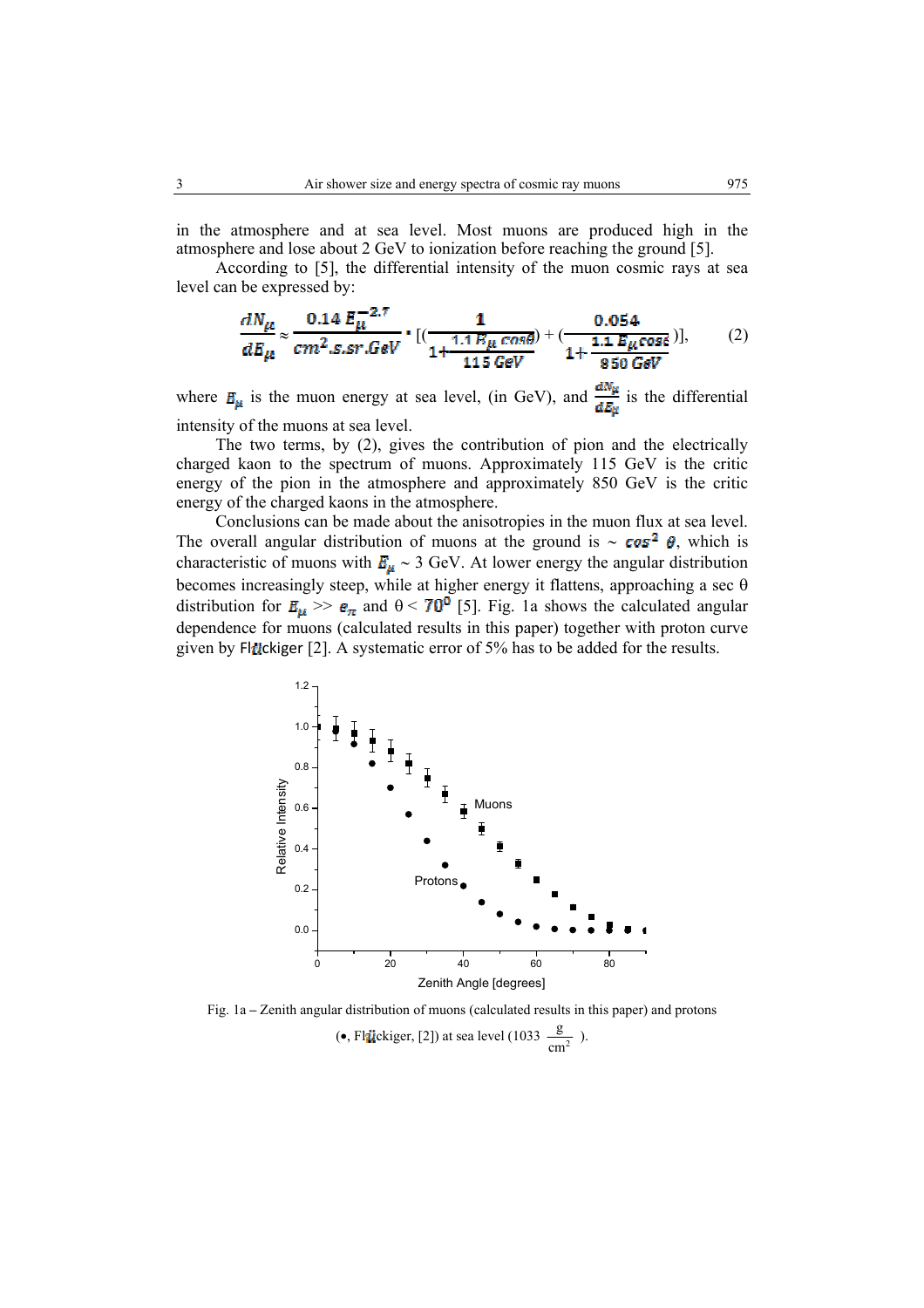The aim is to predict some crucial informations for understanding main features of the cosmic rays, from the observed that the flux of the highest energy cosmic ray.

 The calculated results of the differential energy spectra of muons at sea level, determined for three zenith angles:  $0^0$ ,  $30^0$  and  $45^0$  with the theoretical model by [5], shows that the upper limit to the variation with direction is low at low energy.



Fig. 1b **–** The vertical differential muon intensity expected at sea level as a function of mean muon energy. It is interesting to note that there is good agreement with [7] (the Allkofer's result), and the calculated results in this paper.

 The aim is to predict some crucial informations for understanding main features of the cosmic rays, from the observed that the flux of the highest energy cosmic ray particle is very low comparing with the flux of the lower energy cosmic rays, to the end product: the energy spectrum. The calculated muon results are presented in Table 1.2.2.2 [11]. On examining Fig. 1b we see that the differential muon intensity falls steeply with rising energy.

 Theoretical aspects of the fundamental particles and properties of the fundamental particles have been used as information in the present paper [2, 8, 9, 15]. At ground level the abundance ratios of particles are roughly:  $\vec{v}$  :  $\vec{e}^{+/-}$  :  $\vec{u}^{-}$  : hadrons =  $10^3$  :  $10^2$ : 10 : 1, and the typical particle energies are 1–10 MeV for photons and electrons and  $0.1 - 10$  GeV for muons and hadrons [3].

Particles with mean lives shorter than  $10^{-12}$  s have almost no chance at all to survive down to sea level unless they are locally produced [2, 15]. In the present paper muon energy threshold is assumed to be 1 GeV; present results are consistent with the characteristics of the relativistic particle [6, 16].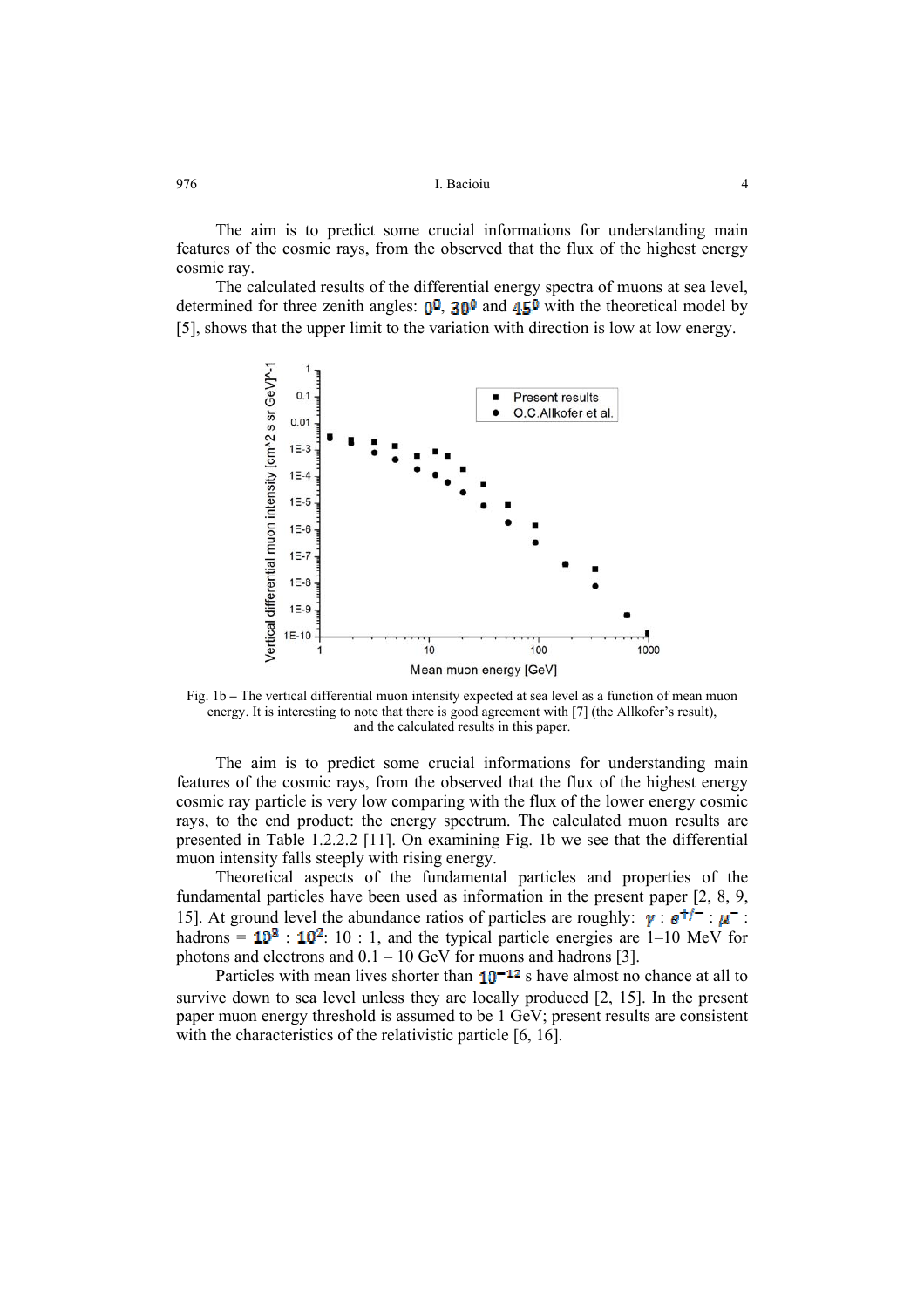Particle energy spectrum at sea level for muon cosmic rays together with the excellent valid data of the other authors, for muon and other particles at sea level are given in Fig. 2.



Fig. 2 **–** Particle energy spectrum at sea level. The results of the authors: Diggory *et al.* [2], H. Kornmayer [8] and O.C.Allkofer [7] are shown as well as results obtained in the present paper.

 It is interesting to note that the differential muon intensity falls steeply with rising energy. On the other hand, high energy muons lose energy by radiative processes and the corresponding photons and electrons initiate cascades [8].

### **3. STUDY OF THE EXTENSIVE AIR SHOWER AT SEA LEVEL**

 The primary cosmic rays strike the atmosphere and produce extensive air showers (EAS) of secondary particles. The development of a shower in the atmosphere depends on the hadronic and electromagnetic interactions of shower particles with the air, their interaction cross sections, the secondary particle production, decays of unstable particles and the transport through the atmosphere, including energy loss, deflection [3]. An air shower is caused by a single cosmic ray with energy high enough for its cascade to be detectable at the ground. To illustrate the basic result, I briefly discuss some aspects of the Extensive Air Shower components. The shower has a hadronic core, which acts as a collimated source of electromagnetic showers, generated mostly from  $\pi^0 \to \gamma \gamma$ . In initial hadronic reactions many secondaries are produced. These are mainly pions which in turn decay into muons and gammas, thus giving rise to the electromagnetic and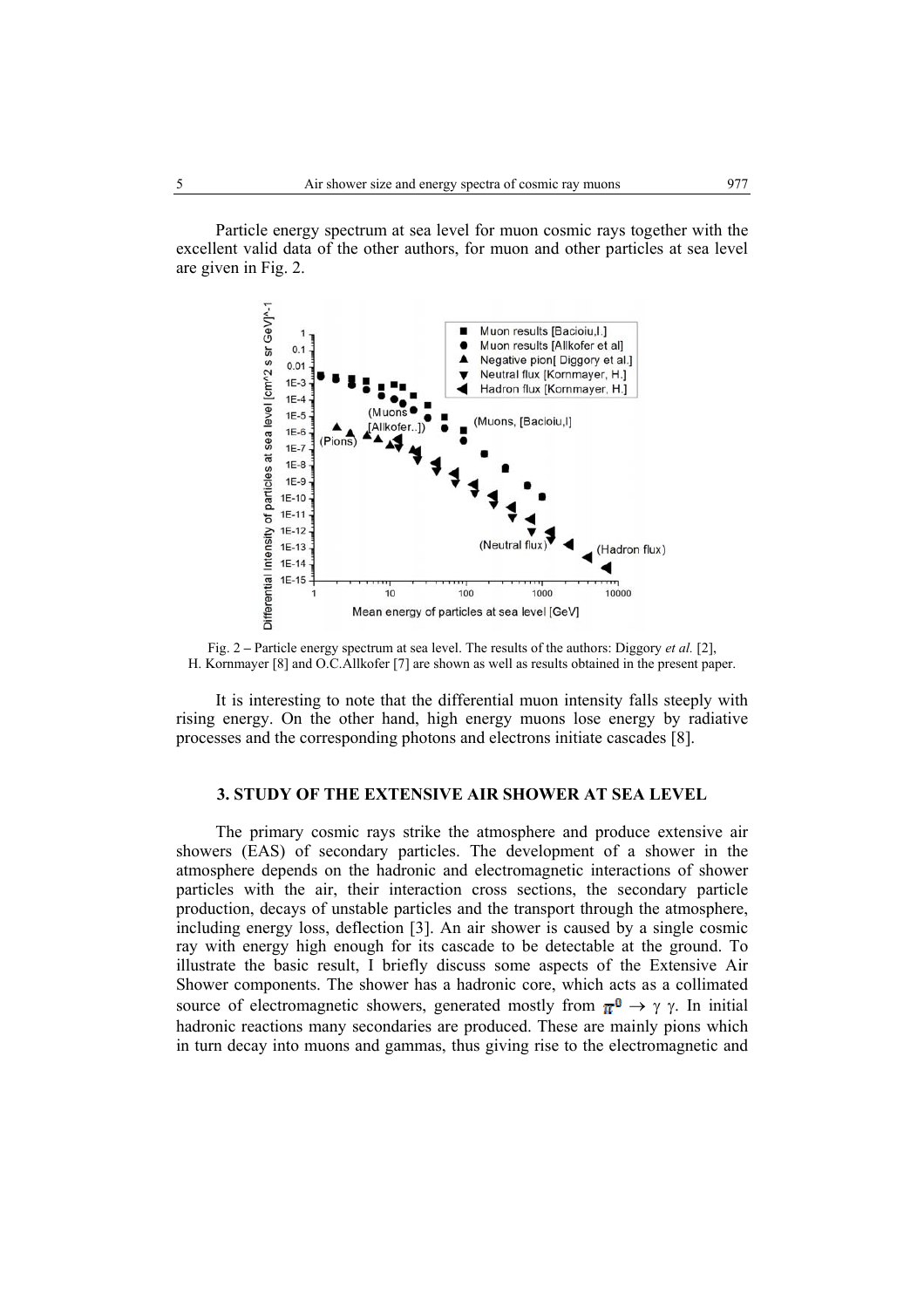muonic component of the shower [3]. The purpose of this paper is to calculate the muon size,  $N_{\mu}$ , at sea level as a function of the total number of charged particles in the atmospheric shower. A study of the number density of charged particles and high accuracy for determined the value of the lateral spread of the muons, at sea level are presented below. The most significant physical information is obtained through  $N_e$  -  $N_\mu$  correlation, which depends primarily on the cosmic ray chemical composition and is largely independent of the energy spectrum. According to [4], the usual method of determining primary mass is by way of the "depth of maximum",  $X_{max}$ , *i.e.*, the depth in the atmosphere at which the number of particles in the shower is greatest. The main problem in determining the primary mass is in knowing the exact position of the theoretical lines, for protons, He…Fe, view of the uncertainty about the interaction model [4].

The number density of charged particles is [5]:

$$
\rho_e = C_1 \left( s, d, C_2 \right) x^{s-2} \left( 1 + x \right)^{(s-4.5)} \left( 1 + C_2 x^d \right), \tag{3}
$$

where *s* is the age parameter. Here, *s*, *d*, and  $C_2$  are parameters in terms of which the overall normalization constant  $C_1$  (*s*, *d*,  $C_2$ ) is given by [5]:

$$
C_1(s, d, C_2) = (\frac{N_e}{2\pi r_1^2})^* [B(s, 4.5-2s) + C_2 B(s+d, 4.5-d-2s)]^{-1}, \tag{4}
$$

where *B* (*m*, *n*) is the beta function, and  $\bar{x}$  is  $\frac{r}{r_1}$ . The values of the parameters depend the shower size  $(N<sub>a</sub>)$ , depth in the atmosphere, identity of the primary nucleus. For sea level: shower size is  $N_e \approx 10^6$ ; and  $r_1 \approx 78$  m [5], where  $r_1$  is the Moliere radius, which depends on the density of the atmosphere.

According to [5], the number density of charged particles, at sea level, is:

$$
\rho_{\mathbf{g}} = \frac{N_{\mathbf{g}}}{2\pi (78^2)} \left[ B(1.25, 2) + C_2 B(2.25, 1) \right]^{-1} \left[ \left( \frac{r}{78} \right)^{-0.75} \right] \left[ (1 + \frac{r}{78})^{-3.25} \right] \left( 1 + \frac{r C_2}{78} \right), \tag{5}
$$

*Table 1*

The number density of charged particles,  $\rho_{\bullet}$ , at sea level [results calculated with (5) in the present paper]

| Lateral distance, | $\frac{\rho_{\mathbf{g}}}{\left[\text{m}^{-2}\right]}$ | Lateral distance, | $\lceil m^{-2} \rceil$ |
|-------------------|--------------------------------------------------------|-------------------|------------------------|
| m <sub>l</sub>    |                                                        | m                 |                        |
| 78                | $6.14 \times 10^{5}$                                   | 550               | $1.08 \times 10^{4}$   |
| 88                | $5.17 \times 10^{5}$                                   | 600               | $8.61 \times 10^{3}$   |
| 100               | $4.25 \times 10^{5}$                                   | 650               | $6.97 \times 10^{3}$   |
| 150               | $2.10 \times 10^{5}$                                   | 700               | $5.72 \times 10^{3}$   |
| 200               | $1.19 \times 10^{5}$                                   | 750               | $4.76 \times 10^{3}$   |
| 250               | $7.33 \times 10^{4}$                                   | 800               | $4.00 \times 10^{3}$   |
| 300               | $4.84 \times 10^{4}$                                   | 850               | $3.39 \times 10^{3}$   |
| 350               | $3.36 \times 10^{4}$                                   | 900               | $2.90 \times 10^{3}$   |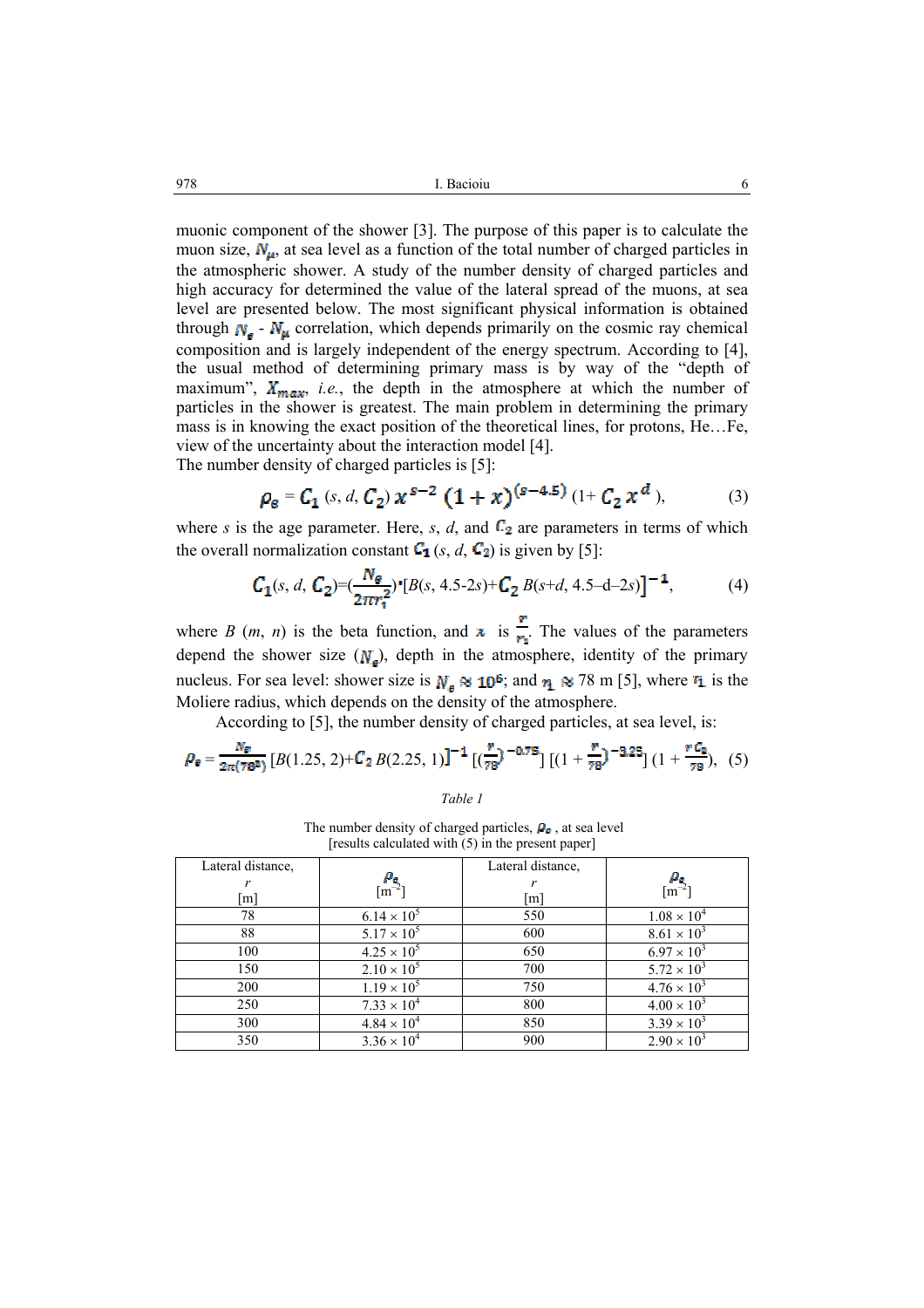| 400 | $2.42 \times 10^{4}$ | 950  | $2.50 \times 10^{3}$ |
|-----|----------------------|------|----------------------|
| 450 | $1.81 \times 10^{4}$ | 1000 | $2.17 \times 10^{3}$ |
| 500 | $1.38 \times 10^{4}$ |      |                      |

The calculated results (Table 1) are shown in Fig. 3.



Fig. 3 **–** The dependence of the shower core location, ∆*r* [1 – 10], *vs*. the number density of charged particles,  $p_e$ , at sea level.



Fig. 4 – The dependence of the core location, ∆*r* [0; 1000], *vs*. the number density of charged particles,  $\boldsymbol{p}_e$ , at sea level.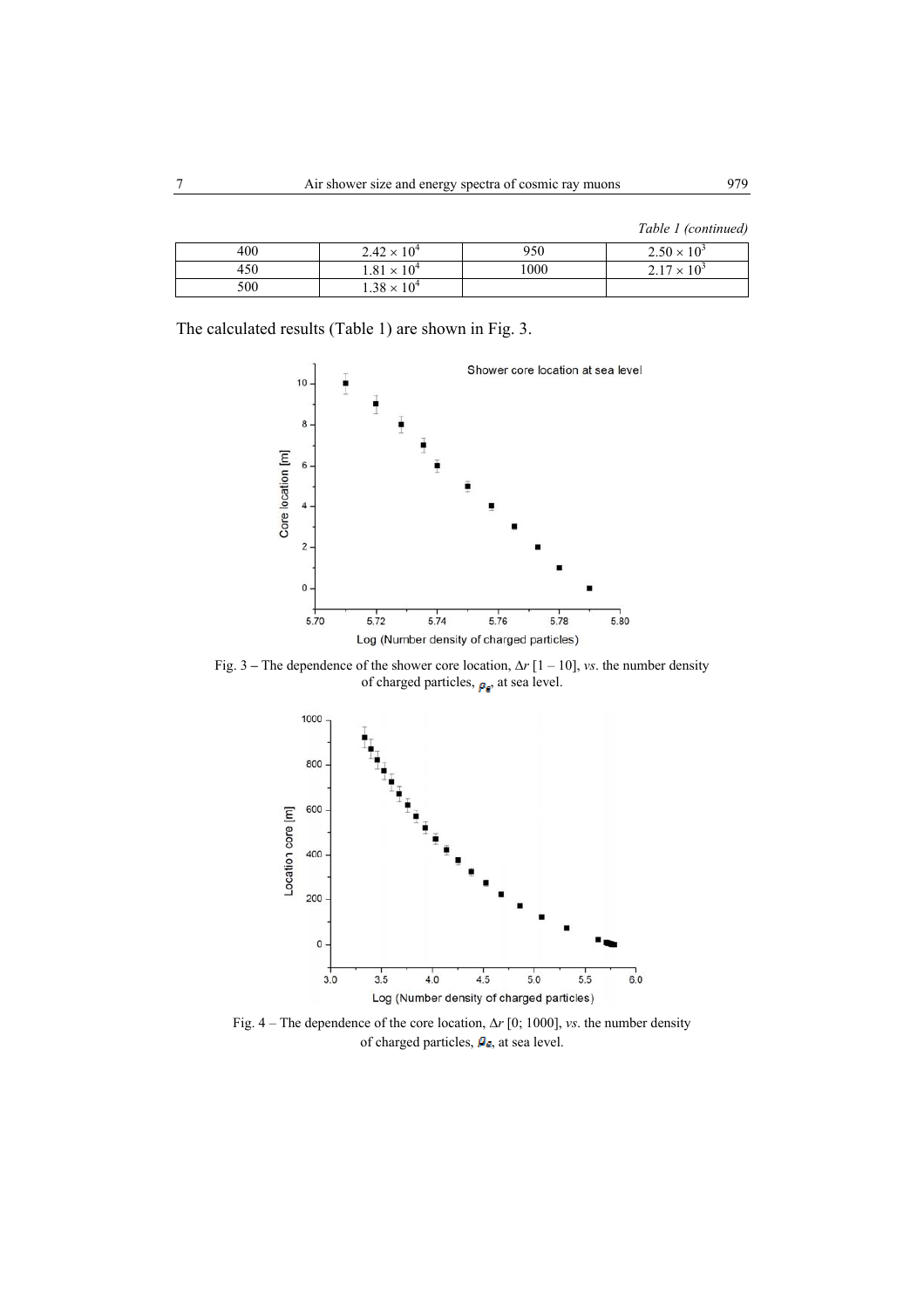

Fig. 5 – The number density of charged particles,  $P_{\epsilon}$ , as a function of the lateral distance, *r* [m], from the center of the shower, at sea level.

 The aim is to predict a crucial information for understanding main features of the air shower induced by primary proton. The particle density decreases rapidly with the distance from the shower core. Shower particles typically reach out to about 100 – 200 m at  $\mathbf{E}_0 = 10^{15}$  eV, and to 1 – 2 km at  $10^{19}$  eV. The air shower analysis aim primarily at the energy spectrum, the arrival direction distribution and the mass composition of the primary cosmic rays [3]. The energy of the primary is deduced from the "size" of the shower, *i.e.* from the number of secondaries produced [3].

### **4. RESULTS**

 Correspondence between results of the present paper and the results of the other papers are listed below:

- The shower size and primary energy depends on depth in the atmosphere [5].
- The hard component of meson at sea level is about 72.81 per cent of the total charged component of cosmic rays at sea level [9].
- The  $N_e N_\mu$  correlation depends primarily on the cosmic ray chemical composition and is largely independent of the energy spectrum.
- No evidence has been found for an increase in intensity at low momenta due to multiple scattering in the atmosphere [10].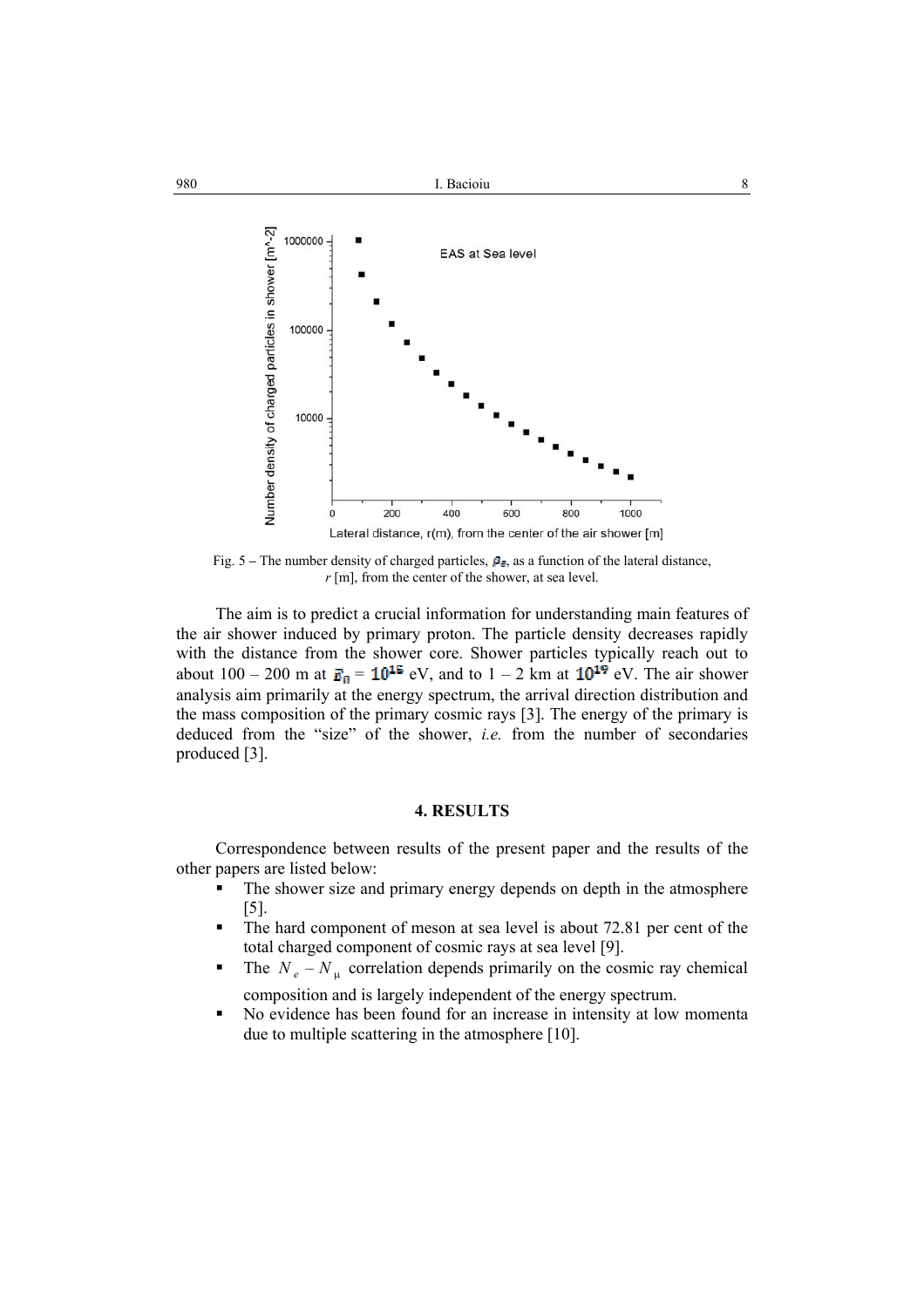Due to the fact that the primary cosmic radiation is essentially positively charged, the secondary component in the atmosphere has a positive charge excess, too [2, 15].

For vertical shower with primary energy  $10^5 \le E \le 10^8$  GeV, at sea level the shower size is  $N_e \approx 10^6$ , [5]. According to [5] if an energetic proton interacting with an air nucleus creates an air shower with  $10<sup>6</sup>$  size at sea level, then the energy of cosmic ray proton initiating the air shower must be of  $3.9 \times 10^6$  GeV. The rather recent model EPOS, for instance, predicts for  $10^{19}$  eV showers more than 30% larger muon numbers at 1 km core distance than the other models [3]. The conclusions of this investigation may be summarized as follows: according [9], the hard component of meson at sea level is about 72.81 per cent of the total component of secondaries cosmic rays at sea level. The physical information obtained through  $N_e - N_\mu$  correlation depends on the chemical composition of the incident cosmic ray particle. Correspondence between the muon shower size and the total shower size is:

$$
N_{\mu} \sim N_{e}^{\alpha},\tag{6}
$$

where  $N_{\mu}$  is the muon shower size at sea level, and  $N_{\mu}$  is the total shower size at sea level [12], with  $\alpha = [0.7{\text -}0.8]$ .

 The calculated results for the number of muons per square meters as a function of the lateral distance *r* [m] from the center of the air shower and results for the muon shower size at sea level are tabulated in the Table 2.

The muon density and the muon shower size at the ground level and at sea level

| Muon densities<br>$\lceil m^{-2} \rceil$             | $\text{Log } N_u$                                            | Atmospheric depth<br>$\left[\text{g cm}^{-2}\right]$ | Ranges of distances<br>from the muon<br>detector<br>[m] |
|------------------------------------------------------|--------------------------------------------------------------|------------------------------------------------------|---------------------------------------------------------|
| $0.03 < \rho_{\mu} < 0.12$<br>(in the present paper) | $4.20 <$ Log N <sub>u</sub> < 4.80<br>(in the present paper) | 1033<br>(sea level)                                  | 140 < r < 160<br>(in the present paper)                 |
| $0.05 < \rho_u < 0.29$<br>Ref. [12]                  | $4.50 <$ Log $N_{\mu}$ < 5.15<br>Ref. [12]                   | 810<br>$(2005 \text{ m}$ above sea<br>level)         | 140 < r < 170<br>Ref.[12]                               |

*Table 2*

### **5. CONCLUSIONS**

 The problem of the energy dependence of the muon intensity at sea level and to determine the proportion of muons in the showers are in this respect one of a specific goal to which the present article is devoted. The conclusions of this investigation may be summarized as follows: the data interpretation provides the